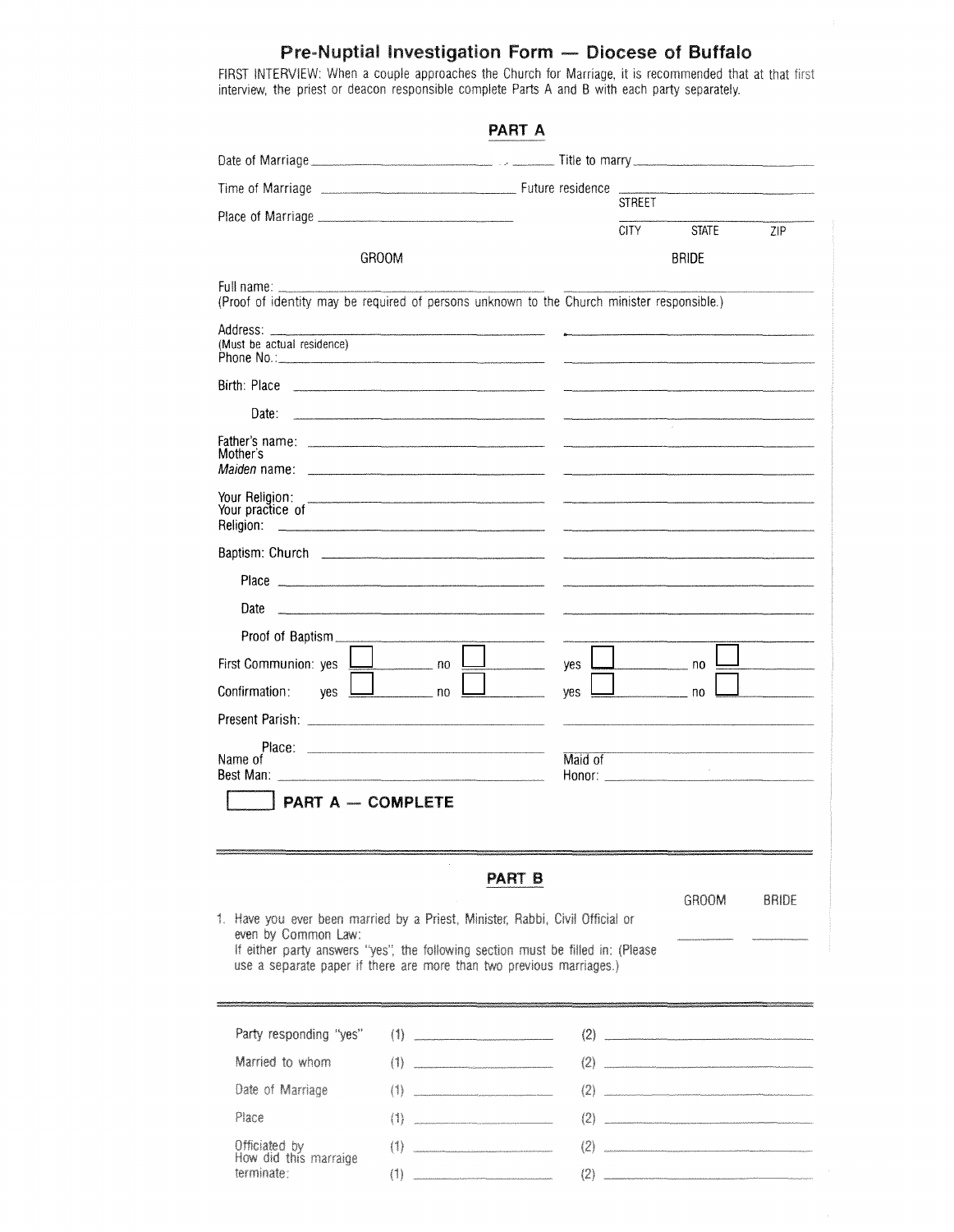|                                                                                                                      | If former spouse is deceased:                                                                                   |                                                                                                                                                           |                     |  |  |  |
|----------------------------------------------------------------------------------------------------------------------|-----------------------------------------------------------------------------------------------------------------|-----------------------------------------------------------------------------------------------------------------------------------------------------------|---------------------|--|--|--|
| Date of Death                                                                                                        |                                                                                                                 | (1)                                                                                                                                                       | (2)                 |  |  |  |
| Proof of Death                                                                                                       |                                                                                                                 | $(1) \t\t(2)$                                                                                                                                             |                     |  |  |  |
|                                                                                                                      | If a former spouse is alive, a Church decree of nullity or Church dissolution<br>of the bond must be presented. |                                                                                                                                                           |                     |  |  |  |
| Protocol number                                                                                                      |                                                                                                                 | $(1) \t\underline{\hspace{1.5cm}}$                                                                                                                        | (2)                 |  |  |  |
| Diocese                                                                                                              |                                                                                                                 | (1)                                                                                                                                                       |                     |  |  |  |
| Date                                                                                                                 |                                                                                                                 |                                                                                                                                                           |                     |  |  |  |
| During this previous marriage,                                                                                       |                                                                                                                 |                                                                                                                                                           |                     |  |  |  |
|                                                                                                                      |                                                                                                                 | 2. Are you related to your intended spouse by blood or marriage:                                                                                          |                     |  |  |  |
| circumstances dictate.)                                                                                              |                                                                                                                 | 3. Are you aware of any impediments to marriage: (Mention should be made of<br>religious profession, sacred orders or other impediments as the individual |                     |  |  |  |
| clude the testimony of the parents given below.                                                                      |                                                                                                                 | 4. Do your parents have any objection to your marriage?<br>Because of age or other circumstances, the priest/deacon may wish to in-                       |                     |  |  |  |
| Father's answers                                                                                                     |                                                                                                                 | <b>FOR THE GROOM</b>                                                                                                                                      | Mother's answers    |  |  |  |
|                                                                                                                      |                                                                                                                 | a. Proof of identity.                                                                                                                                     |                     |  |  |  |
|                                                                                                                      |                                                                                                                 | b. Are you opposed to your son's<br>marriage?                                                                                                             |                     |  |  |  |
|                                                                                                                      |                                                                                                                 | Comments to b.<br><u> 1989 - Jan James James James James James James James James James James James James James James James Jam</u>                        |                     |  |  |  |
| <u> 1989 - Johann John Harry Harry Harry Harry Harry Harry Harry Harry Harry Harry Harry Harry Harry Harry Harry</u> |                                                                                                                 | c. Has either party been married before?                                                                                                                  |                     |  |  |  |
|                                                                                                                      |                                                                                                                 | d. Does your son freely consent to this                                                                                                                   |                     |  |  |  |
|                                                                                                                      |                                                                                                                 | marriage?<br>e. Do you wish to add anything<br>concerning this marriage?                                                                                  |                     |  |  |  |
| signature of father                                                                                                  |                                                                                                                 | signature of priest/deacon                                                                                                                                | signature of mother |  |  |  |
| $date \_\_$                                                                                                          |                                                                                                                 |                                                                                                                                                           |                     |  |  |  |
| Father's answers                                                                                                     |                                                                                                                 | FOR THE BRIDE                                                                                                                                             | Mother's answers    |  |  |  |
|                                                                                                                      |                                                                                                                 | a. Proof of identity.                                                                                                                                     |                     |  |  |  |
|                                                                                                                      |                                                                                                                 | b. Are you opposed to your daughter's<br>marriage?<br>Comments to b.                                                                                      |                     |  |  |  |
|                                                                                                                      |                                                                                                                 |                                                                                                                                                           |                     |  |  |  |
|                                                                                                                      |                                                                                                                 | c. Has either party been married before?                                                                                                                  |                     |  |  |  |
|                                                                                                                      |                                                                                                                 | d. Does your daughter freely consent to                                                                                                                   |                     |  |  |  |
|                                                                                                                      |                                                                                                                 | this marriage?<br>e. Do you wish to add anything<br>concerning this marriage?                                                                             |                     |  |  |  |
| signature of father                                                                                                  |                                                                                                                 | signature of priest/deacon                                                                                                                                | signature of mother |  |  |  |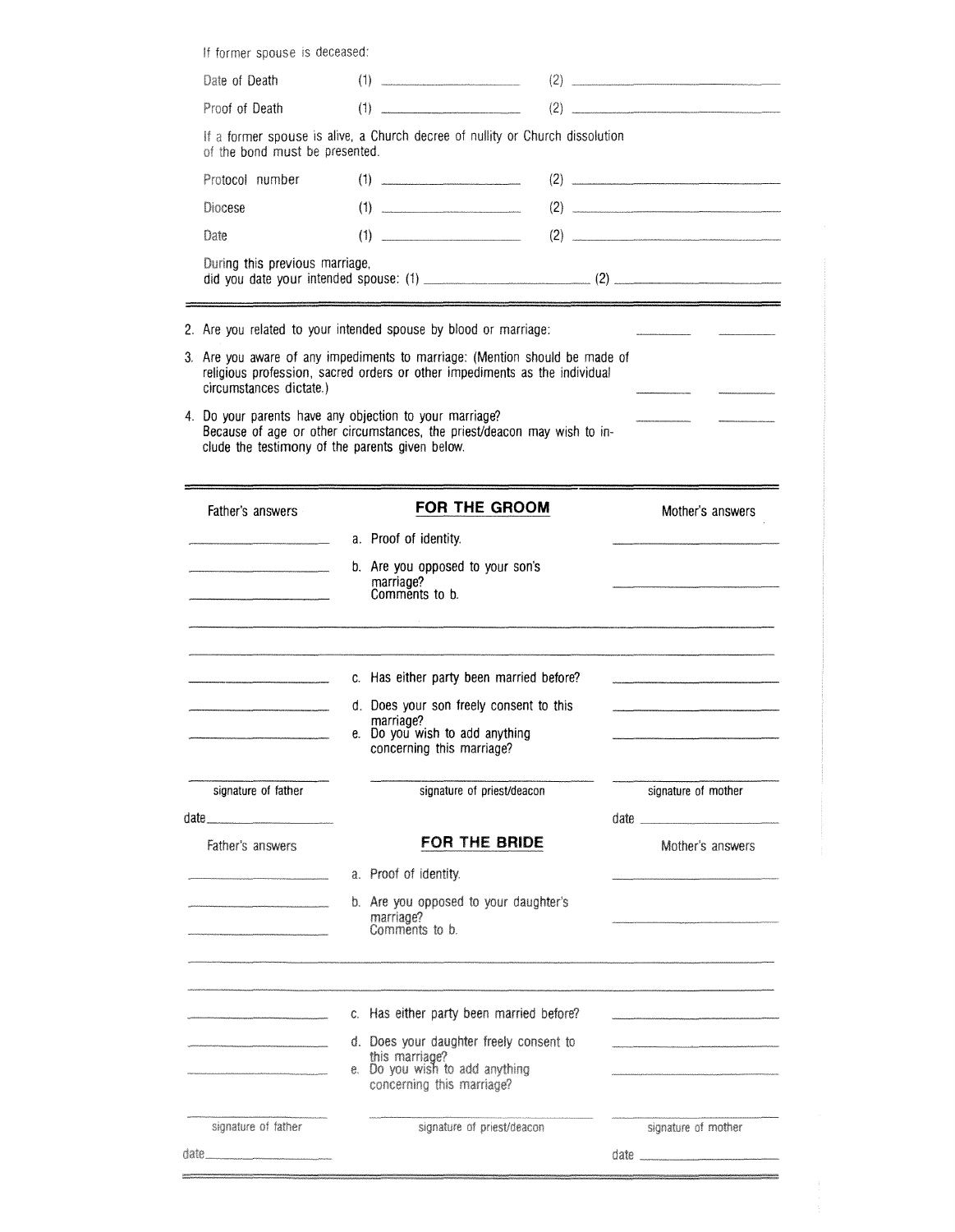|                                                                                                            | 5. Is there any serious physical problem which you have which might affect<br>your marriage?                                                                                                                                                                                                                                                  |                                                                                                                                                                                                                                                                                                                                                                                                                                                                                                                                                                                                          |              |
|------------------------------------------------------------------------------------------------------------|-----------------------------------------------------------------------------------------------------------------------------------------------------------------------------------------------------------------------------------------------------------------------------------------------------------------------------------------------|----------------------------------------------------------------------------------------------------------------------------------------------------------------------------------------------------------------------------------------------------------------------------------------------------------------------------------------------------------------------------------------------------------------------------------------------------------------------------------------------------------------------------------------------------------------------------------------------------------|--------------|
|                                                                                                            | 6. Have you ever been treated on an inpatient basis or on an extended<br>outpatient basis for                                                                                                                                                                                                                                                 |                                                                                                                                                                                                                                                                                                                                                                                                                                                                                                                                                                                                          |              |
|                                                                                                            | a.                                                                                                                                                                                                                                                                                                                                            |                                                                                                                                                                                                                                                                                                                                                                                                                                                                                                                                                                                                          |              |
|                                                                                                            | b.                                                                                                                                                                                                                                                                                                                                            |                                                                                                                                                                                                                                                                                                                                                                                                                                                                                                                                                                                                          |              |
|                                                                                                            | a drug problem? If yes, when?<br>$C_{\rm{c}}$                                                                                                                                                                                                                                                                                                 |                                                                                                                                                                                                                                                                                                                                                                                                                                                                                                                                                                                                          |              |
|                                                                                                            | 7. Have you ever been treated for mental deficiency or any brain dysfunction,<br>or hospitalized or placed in a special class in school for related problems?                                                                                                                                                                                 | $\label{eq:3} \begin{aligned} \text{minimize} \quad & \text{minimize} \quad & \text{minimize} \quad & \text{minimize} \quad & \text{minimize} \quad & \text{minimize} \quad & \text{minimize} \quad & \text{minimize} \quad & \text{minimize} \quad & \text{minimize} \quad & \text{minimize} \quad & \text{minimize} \quad & \text{minimize} \quad & \text{minimize} \quad & \text{minimize} \quad & \text{minimize} \quad & \text{minimize} \quad & \text{minimize} \quad & \text{minimize} \quad & \text{minimize} \quad & \text{minimize} \quad & \text{minimize} \quad & \text{minimize} \quad & \$ |              |
|                                                                                                            | If yes, when? $\frac{1}{2}$ is the set of the set of the set of the set of the set of the set of the set of the set of the set of the set of the set of the set of the set of the set of the set of the set of the set of the set                                                                                                             |                                                                                                                                                                                                                                                                                                                                                                                                                                                                                                                                                                                                          |              |
|                                                                                                            | (The special class in school referred to in #7 applies to cases of mental<br>retardation or emotional disturbance.)                                                                                                                                                                                                                           |                                                                                                                                                                                                                                                                                                                                                                                                                                                                                                                                                                                                          |              |
|                                                                                                            | (If either party answers yes to #6 or #7, Marriage Tribunal should be<br>consulted.)                                                                                                                                                                                                                                                          |                                                                                                                                                                                                                                                                                                                                                                                                                                                                                                                                                                                                          |              |
|                                                                                                            | 8. How long have you known your fiance?                                                                                                                                                                                                                                                                                                       |                                                                                                                                                                                                                                                                                                                                                                                                                                                                                                                                                                                                          |              |
|                                                                                                            | 9. How long have you been engaged to be married?                                                                                                                                                                                                                                                                                              |                                                                                                                                                                                                                                                                                                                                                                                                                                                                                                                                                                                                          |              |
|                                                                                                            | 10. Is there any fact about you, either in the present or in the past, which you have<br>not made known to your fiance and which might affect his/her willingness to<br>marry you?                                                                                                                                                            |                                                                                                                                                                                                                                                                                                                                                                                                                                                                                                                                                                                                          |              |
| to schedule the wedding date. In cases of previous marriages, the necessary documentation (e.g. Death Cer- | tificate, Declaration of Nullity) must be preented. Diocesan guidelines for the marriage of minors and for cases<br>of existing pregnancy are to be followed.<br><b>PART B - COMPLETE</b>                                                                                                                                                     |                                                                                                                                                                                                                                                                                                                                                                                                                                                                                                                                                                                                          |              |
|                                                                                                            | a magaalada waxaa iyo dhaqay magaalada iyo qoraalada iyo dhaqaalada waxaa ahaan ah iyo dhaqaalada waxaa lagaad<br>Magaalada iyo dhaqaala iyo dhaqaala iyo dhaqaala iyo dhaqaala iyo dhaqaala iyo dhaqaala iyo dhaqaala iyo dhaqa                                                                                                              |                                                                                                                                                                                                                                                                                                                                                                                                                                                                                                                                                                                                          |              |
|                                                                                                            | <b>PART C</b>                                                                                                                                                                                                                                                                                                                                 |                                                                                                                                                                                                                                                                                                                                                                                                                                                                                                                                                                                                          |              |
|                                                                                                            | After a marriage preparation course has been completed, the priest/deacon asks the following questions, which<br>are intended to determine whether the fundamental canonical requirements for marriage in the Church have been<br>understood and accepted by both parties. The questions should be asked separately and phrased in such a way |                                                                                                                                                                                                                                                                                                                                                                                                                                                                                                                                                                                                          |              |
|                                                                                                            | that the individual can respond accurately.                                                                                                                                                                                                                                                                                                   |                                                                                                                                                                                                                                                                                                                                                                                                                                                                                                                                                                                                          | <b>BRIDE</b> |
|                                                                                                            | 1. The Church teaches that marriage is a life long commitment that can be<br>dissolved only by death. Do you intend to enter such a marriage?                                                                                                                                                                                                 | <b>GROOM</b>                                                                                                                                                                                                                                                                                                                                                                                                                                                                                                                                                                                             |              |
|                                                                                                            | 2. The Church teaches that a husband and wife are to remain faithful to one<br>another to the exclusion of others always. Do you intend to enter such a<br>marriage?                                                                                                                                                                          |                                                                                                                                                                                                                                                                                                                                                                                                                                                                                                                                                                                                          |              |
|                                                                                                            | 3. The Church teaches that in marriage, a husband and wife are to accept children<br>from God in a loving and responsible way, raising them according to the law of<br>Christ and His Church. Do you intend to enter such a marriage?                                                                                                         |                                                                                                                                                                                                                                                                                                                                                                                                                                                                                                                                                                                                          |              |
|                                                                                                            | 4. Are you placing any conditions on this marriage? (e.g. "I will remain married as<br>long as his/her health remains good.")                                                                                                                                                                                                                 |                                                                                                                                                                                                                                                                                                                                                                                                                                                                                                                                                                                                          |              |
|                                                                                                            | 5. Are you entering this marriage freely and without pressure from anyone?                                                                                                                                                                                                                                                                    |                                                                                                                                                                                                                                                                                                                                                                                                                                                                                                                                                                                                          |              |
|                                                                                                            | 6. Do you have any hesitation or doubt about entering this marriage?                                                                                                                                                                                                                                                                          |                                                                                                                                                                                                                                                                                                                                                                                                                                                                                                                                                                                                          |              |
|                                                                                                            | I attest that the above answers (Parts A, B, C) are true and complete to the best of my knowledge, so help me God.                                                                                                                                                                                                                            |                                                                                                                                                                                                                                                                                                                                                                                                                                                                                                                                                                                                          |              |

date

 $\overline{a}$ 

date  $\_\_$